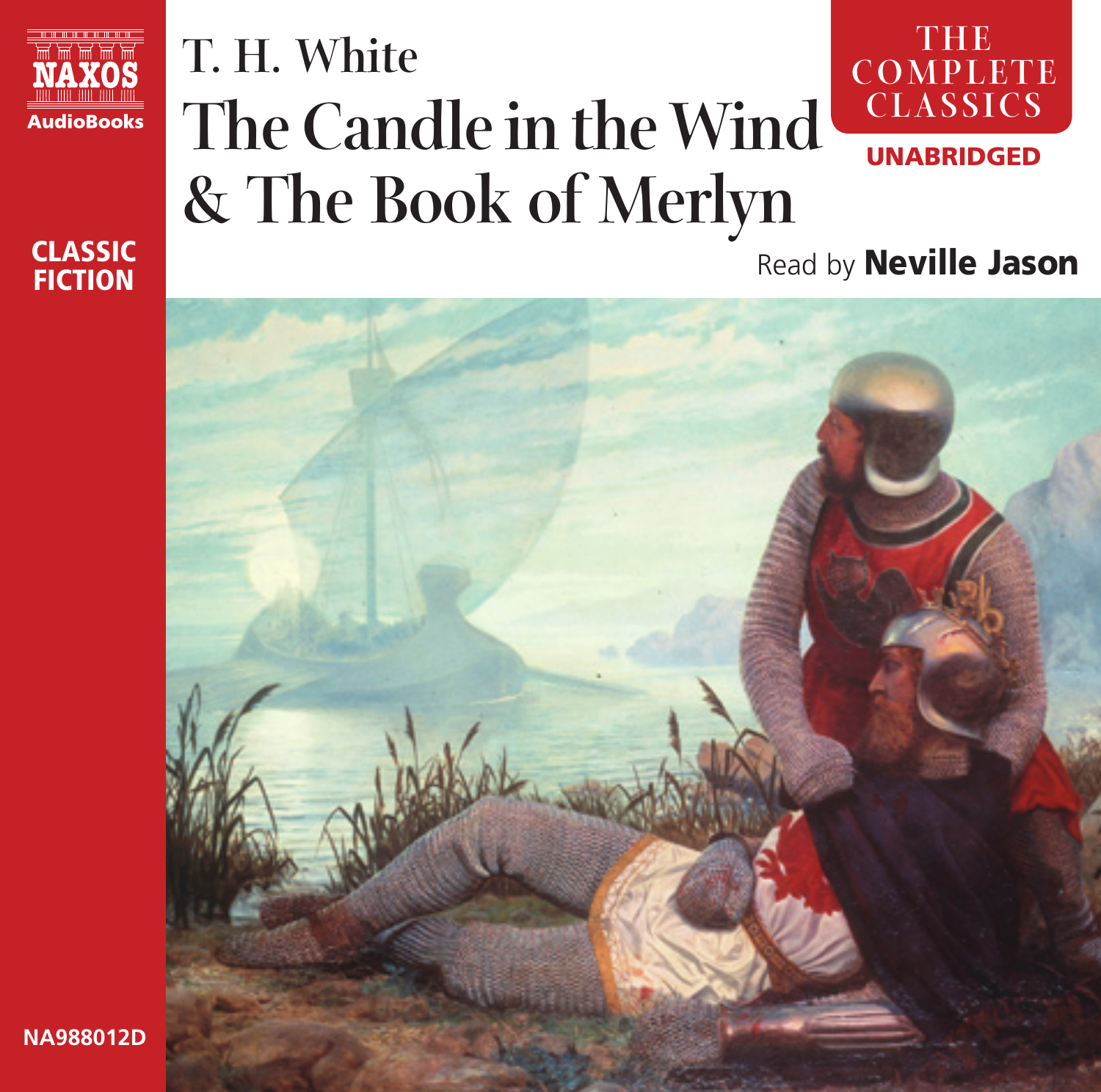| 1              | THE CANDLE IN THE WIND                                  | 0:28 |
|----------------|---------------------------------------------------------|------|
| 2              | <b>Chapter 1</b>                                        | 5:42 |
| $\overline{3}$ | Agravaine said: 'Mordred'                               | 5:49 |
|                | 4 Mordred looked at him.                                | 7:29 |
|                | 5 Chapter 2                                             | 6:30 |
|                | 6 Mordred heard his own voice                           | 5:42 |
|                | $\boxed{7}$ Chapter 3                                   | 7:30 |
|                | 8 Such had been the surprisingly modern civilisation    | 7:24 |
|                | 9 As Malory pictures him                                | 7:22 |
|                | <sup>10</sup> He would have called himself              | 7:51 |
|                | $\mathbb{1}$ Chapter 4                                  | 5:58 |
|                | 12 She relented                                         | 6:00 |
|                | <b>13</b> But Arthur was the touching one of the three. | 5:51 |
|                | <sup>14</sup> 'Perhaps you didn't know'                 | 7:28 |
|                | <sup>15</sup> 'Cut the sniveller's head off'            | 6:47 |
|                | <sup>16</sup> Chapter 5                                 | 7:52 |
| $17$           | Arthur, who had come pattering                          | 8:21 |
| 18             | Agravaine entered the conversation                      | 8:12 |
| 19             | <b>Chapter 6</b>                                        | 8:43 |
| 20             | <b>Chapter 7</b>                                        | 6:02 |
|                |                                                         |      |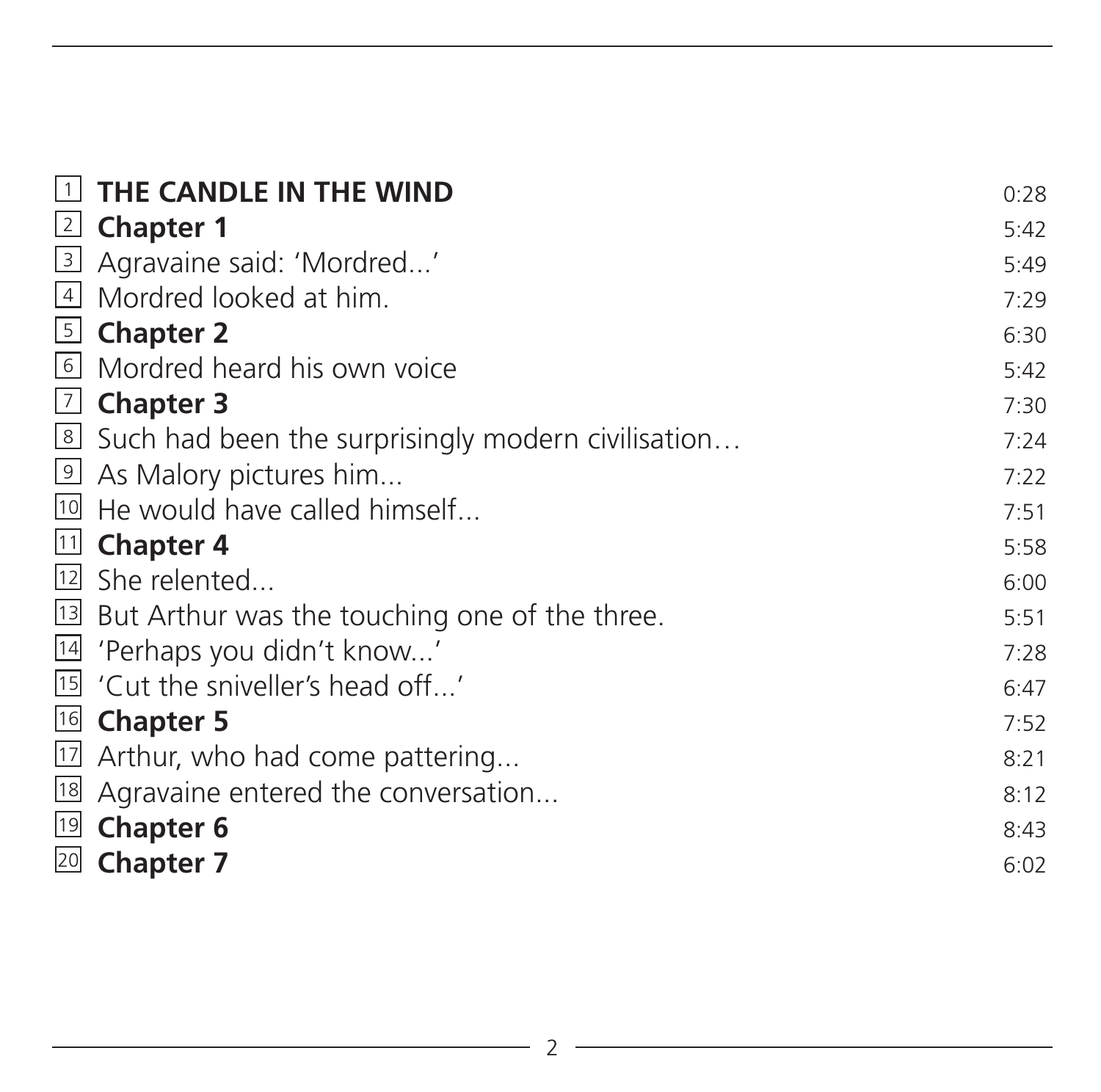| $21$ He slid the wooden beam                         | 5:29 |
|------------------------------------------------------|------|
| 22 The handle which lifted the latch                 | 6:15 |
| 23 He put his shoulder                               | 6:01 |
| 24 Chapter 8                                         | 6:23 |
| 25 He broke down                                     | 7:03 |
| 26 The other turned his back                         | 7:05 |
| 27 They were beginning their unprofessional petition | 7:10 |
| 28 Gawaine's enthusiasm had evaporated               | 7:04 |
| 29 Chapter 9                                         | 5:24 |
| 30 In the silence                                    | 4:57 |
| 31 She left the fireplace                            | 5:42 |
| 32 Chapter 10                                        | 8:17 |
| 33 His sarcasms were as easy                         | 5:54 |
| 34 It was noticed                                    | 5:41 |
| 35 The ill-made knight turned                        | 5:57 |
| <sup>36</sup> 'The Queen shall come back to him'     | 4:50 |
| <b>37</b> Chapter 11                                 | 6:22 |
| <sup>38</sup> Guenever sat for some time             | 6:21 |
| 39 'They did used to talk'                           | 6:33 |
| 40 People write tragedies                            | 6:08 |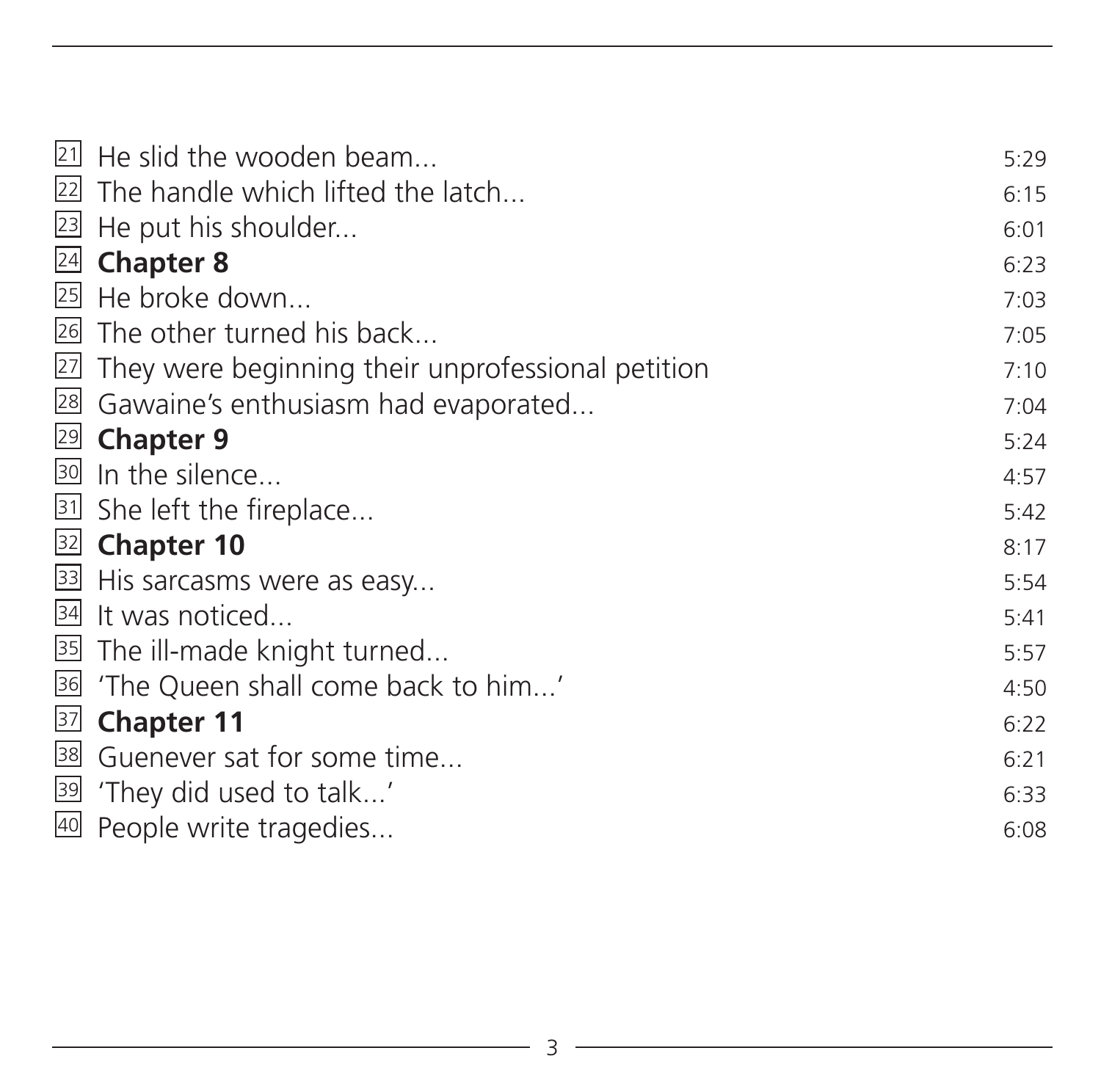|                 | 41 'What do you want?'                                                                                                        | 6:47 |
|-----------------|-------------------------------------------------------------------------------------------------------------------------------|------|
|                 | 42 Chapter 12                                                                                                                 | 7:11 |
| $\overline{43}$ | 'He was fond of our mother.'                                                                                                  | 7:21 |
| $\frac{44}{1}$  | <b>Chapter 13</b>                                                                                                             | 6:54 |
|                 | 45 'He met Arthur at Dover'                                                                                                   | 6:44 |
|                 | $\frac{46}{1}$ Chapter 14                                                                                                     | 6:46 |
|                 | 47 The wars of his early days                                                                                                 | 6:40 |
|                 | 48 The blessing of forgetfulness                                                                                              | 6:43 |
|                 | 49 Another worn-out circle                                                                                                    | 6:01 |
| 50              | 'Put it like this.'                                                                                                           | 5:28 |
|                 | 51 'You will say to them'                                                                                                     | 5:42 |
|                 |                                                                                                                               | 6:45 |
|                 |                                                                                                                               | 7:59 |
|                 | <b>EXECUTE:</b> THE BOOK OF MERLYN: Chapter 1<br><b>EXECUTE:</b> There's a description for you.'<br><b>EXECUTE:</b> Chapter 2 | 7:12 |
|                 | 55 'I am ready,' he said                                                                                                      | 7:19 |
|                 | 56 Chapter 3                                                                                                                  | 5:16 |
|                 | 57 In Cornwall they halted                                                                                                    | 6:05 |
| 58              | The combination room had changed                                                                                              | 6:47 |
|                 | 59 'The trouble is,' said Archimedes                                                                                          | 4:40 |
|                 | 60 The Badger, it may be mentioned                                                                                            | 4:47 |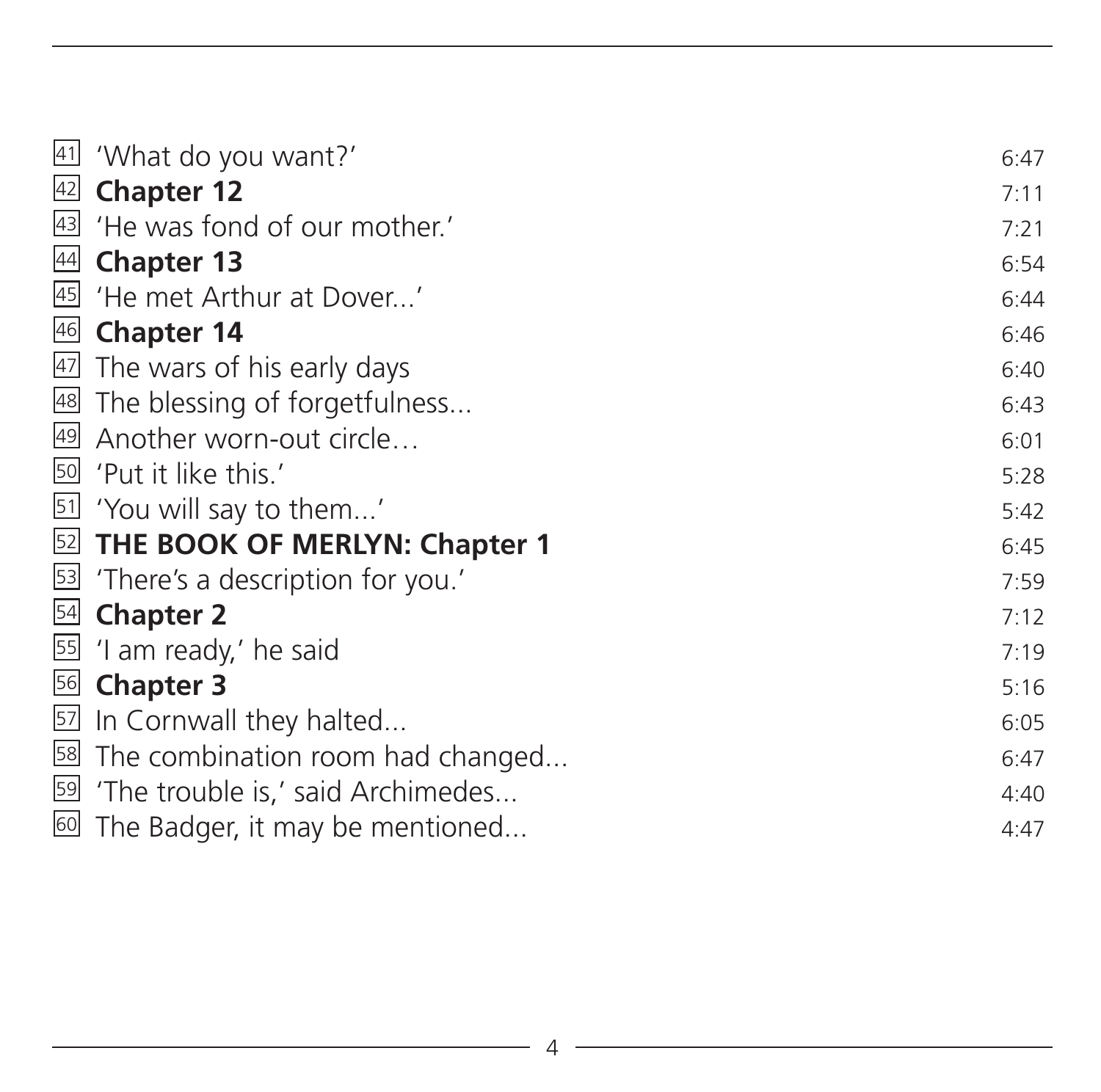|    | 61 'Stupid!' cried the magician                            | 5:23 |
|----|------------------------------------------------------------|------|
| 62 | <b>Chapter 4</b>                                           | 3:02 |
| 63 | <b>Chapter 5</b>                                           | 6:21 |
|    | 64 'You should read Lamb's letter'                         | 5:51 |
|    | 65 'Go on, if you must"                                    | 5:23 |
|    | 66 Chapter 6                                               | 5:10 |
|    | 67 'Perhaps I have painted a dark picture of the humans.'  | 5:17 |
|    | <sup>68</sup> Chapter 7                                    | 7:25 |
|    | 69 The new ant put down its cadaver                        | 6:43 |
| 70 | <b>Chapter 8</b>                                           | 6:22 |
| 71 | <b>Chapter 9</b>                                           | 6:22 |
|    | $\sqrt{22}$ Chapter 10                                     | 4:38 |
|    | 73 'The ants fight wars.'                                  | 4:51 |
|    | 74 Chapter 11                                              | 5:00 |
|    | <sup>75</sup> It was true indeed                           | 5:04 |
|    | 76 Chapter 12                                              | 5:31 |
|    | $\overline{22}$ He began to feel an uneasiness in himself. | 4:48 |
| 78 | <b>Chapter 13</b>                                          | 5:21 |
|    | 79 When it had sunk in she left him                        | 5:27 |
|    | 80 Remembering the queen ants                              | 7:46 |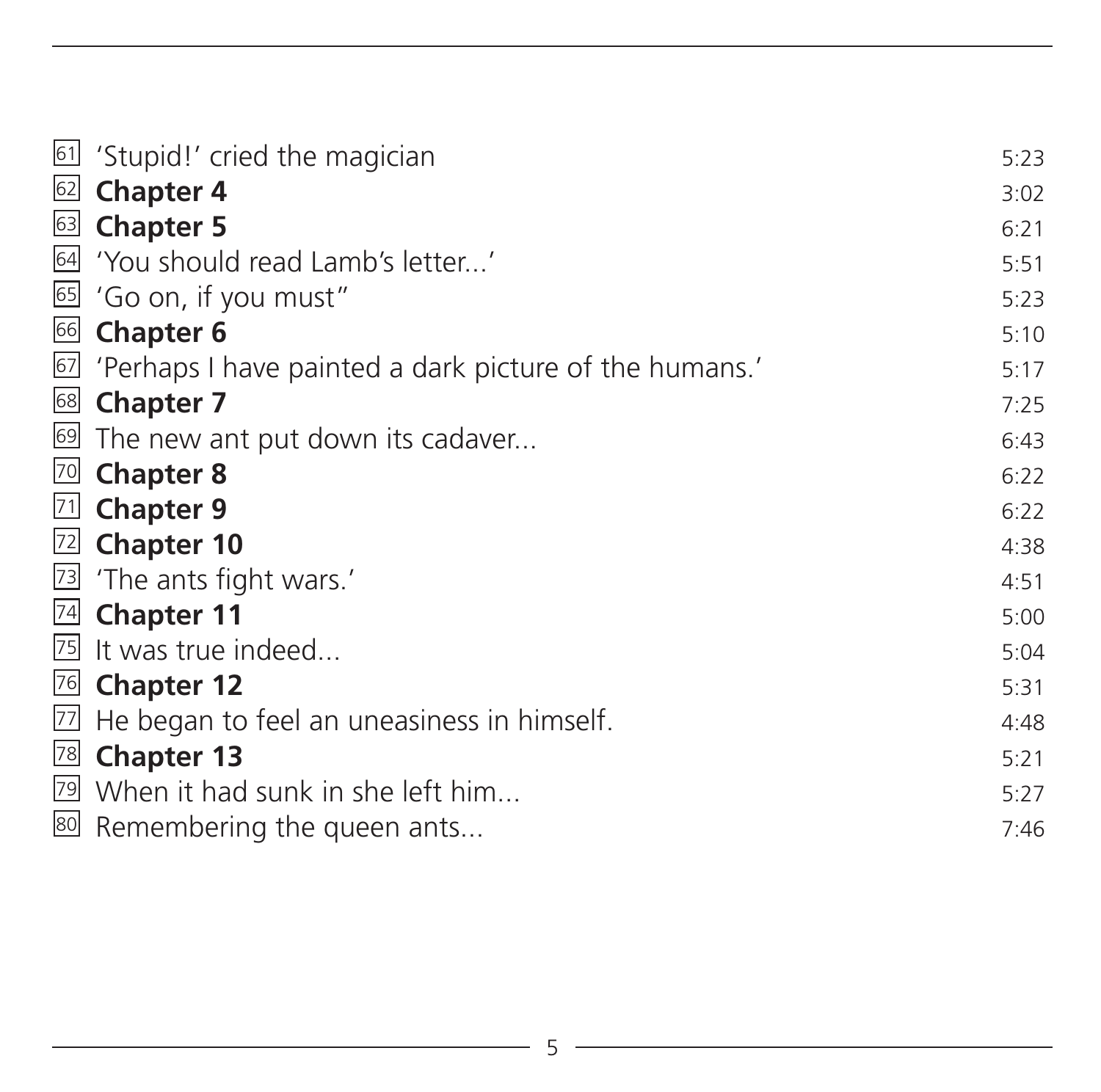| 81 | <b>Chapter 14</b>                                | 6:40 |
|----|--------------------------------------------------|------|
| 82 | One of the peaks of the migration                | 5:23 |
| 83 | <b>Chapter 15</b>                                | 4:15 |
| 84 | The nest-making enthralled her                   | 5:04 |
| 85 | <b>Chapter 16</b>                                | 5:16 |
|    | 86 'Of course the owners of private property'    | 6:47 |
| 87 | 'Man might become migratory.'                    | 5:37 |
| 88 | <b>Chapter 17</b>                                | 5:48 |
| 89 | <b>Chapter 18</b>                                | 6:21 |
| 90 | All the beauty of his humans                     | 6:47 |
| 91 | <b>Chapter 19</b>                                | 5:58 |
|    | $92$ 'Sir, there are a great many things'        | 6:12 |
| 93 | 'Number 4'                                       | 7:16 |
|    | 94 'The committee has suggested'                 | 5:21 |
|    | <sup>95</sup> The animals read them out in turn. | 6:01 |
| 96 | '10,000 years from now'                          | 6:31 |
| 97 | <b>Chapter 20</b>                                | 7:40 |
| 98 | 'lpse' says a medieval poem                      | 6:56 |
|    | 99 Then there are the Irish                      | 7:36 |
|    |                                                  |      |

#### **Total time: 10:15:66**

The Candle in the Wind and The Book of Merlyn copyright © 1939, 1940, 1958 by T.H. White.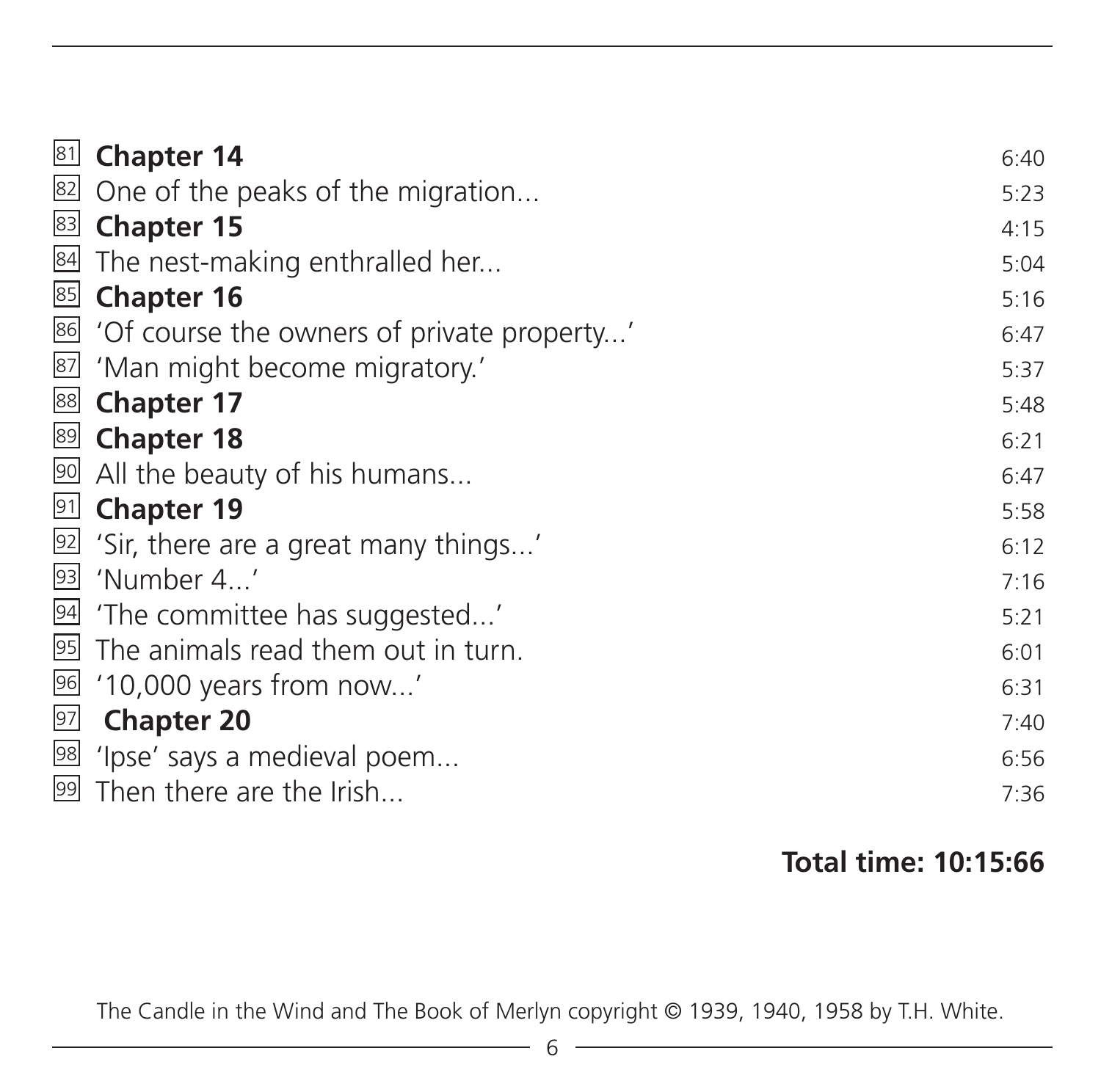# **The Candle in the Wind & The Book of Merlyn**

The Arthurian legends are England's great epic, as full and embedded a part of the cultural heritage as the Greek myths, with the same imaginative hold as Biblical tales or Shakespeare's plays. The stories were originally collected and written by Sir Thomas Malory, and published in 21 books in 1485. These tales of chivalrous knights undertaking brave challenges, of a noble king bringing egalitarianism, honour and decency to a land governed by brutishness and violence, have served as political and personal metaphors ever since. They have inspired poets, playwrights, filmmakers, composers, artists, social commentators, mystics and New Agers of every hue. The search for Arthur's final resting place, the possibility of his reappearance and his 7**T.H. White**

historical authenticity are argued with exactly the same passionate dedication by his followers as those of other faiths. Thomas Hanbury White (1906-1964) was by no means the first person to take the tales and turn them into something else; but few have had such a broad and thriving appeal. *The Sword in the Stone* in particular became a template for a new telling of the iconic tale of the young Arthur finding himself king by innocently pulling Excalibur from its lodging, with Disney turning it into a hugely successful animated film in 1963.

But as with all retellings, White's books are as much about the author and his times as they are about their sources. He was born in India to mismatched parents, whose various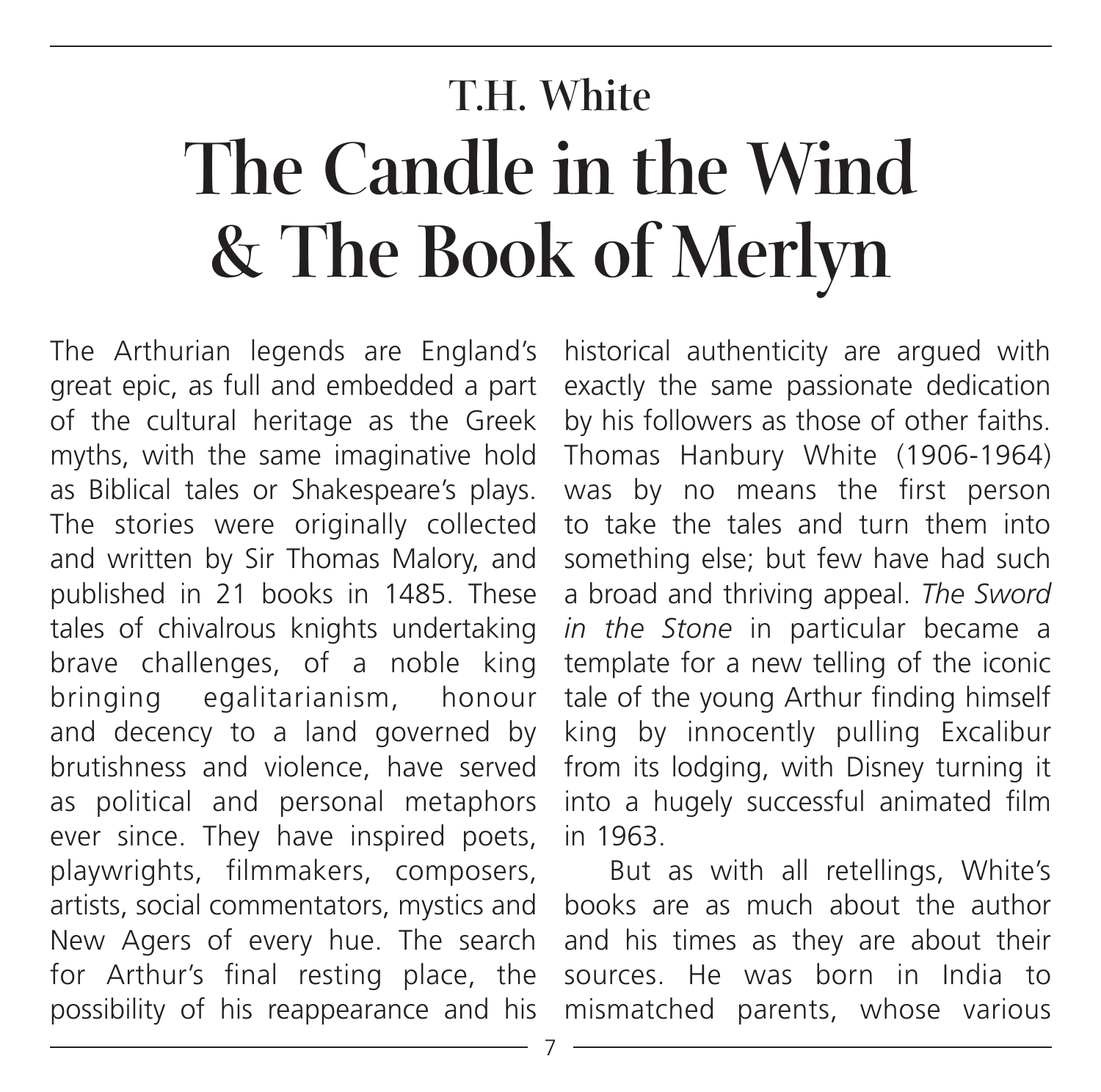personal traits combined to create a troubled son – his father was an alcoholic, and his mother seems to have imposed such affectionate strictures on him that he was unable to be comfortable with women thereafter. He was a profound naturalist, deeply involved with observing nature, as well as hunting it, shooting it and fishing it; and who served as a teacher after completing his own education at Queen's College, Cambridge. He had already started writing while a student, and continued as a teacher, eventually dedicating himself to it and naturalism from 1936. Often reclusive, he spent the Second World War in Ireland as a conscientious objector. He was also a medievalist, and this mixture of personal insecurity, love of nature, angry concern as war loomed over Europe, and his feeling for the past were all brought together in *The Once and Future King*.

Talking animals, endearing magicians, terrifying witches, broad slapstick, jousts, feasts and splendour are all certainly in place; but these works are by no means fantastical children's

fiction. White was exorcising (perhaps just exercising) some of his personal demons – there is, for example, a deal of cruelty in the books; he was using a kind of reverse anthropomorphism to indicate how man should be more like the animal kingdom – or at least should look to it for examples; and he was giving the old stories a dark and pertinent edge as a global war approached and dictatorship threatened the world. As the story progresses, it moves from being a panegyric over the lost innocence and knowledge of an earlier age, to a reworking of Greek tragedy, and finally to a polemic against man's short-sighted belligerence and doomed political systems.

The first book is ostensibly about how Arthur became King, but most of it sees him being brought up in a rural world that owes much to White's notions of an ideal childhood. Here, the young Arthur learns the ways of animals and the ways of nature; how to be honest and brave; and he gets the opportunity to talk to animals as one of them, thanks to the interventions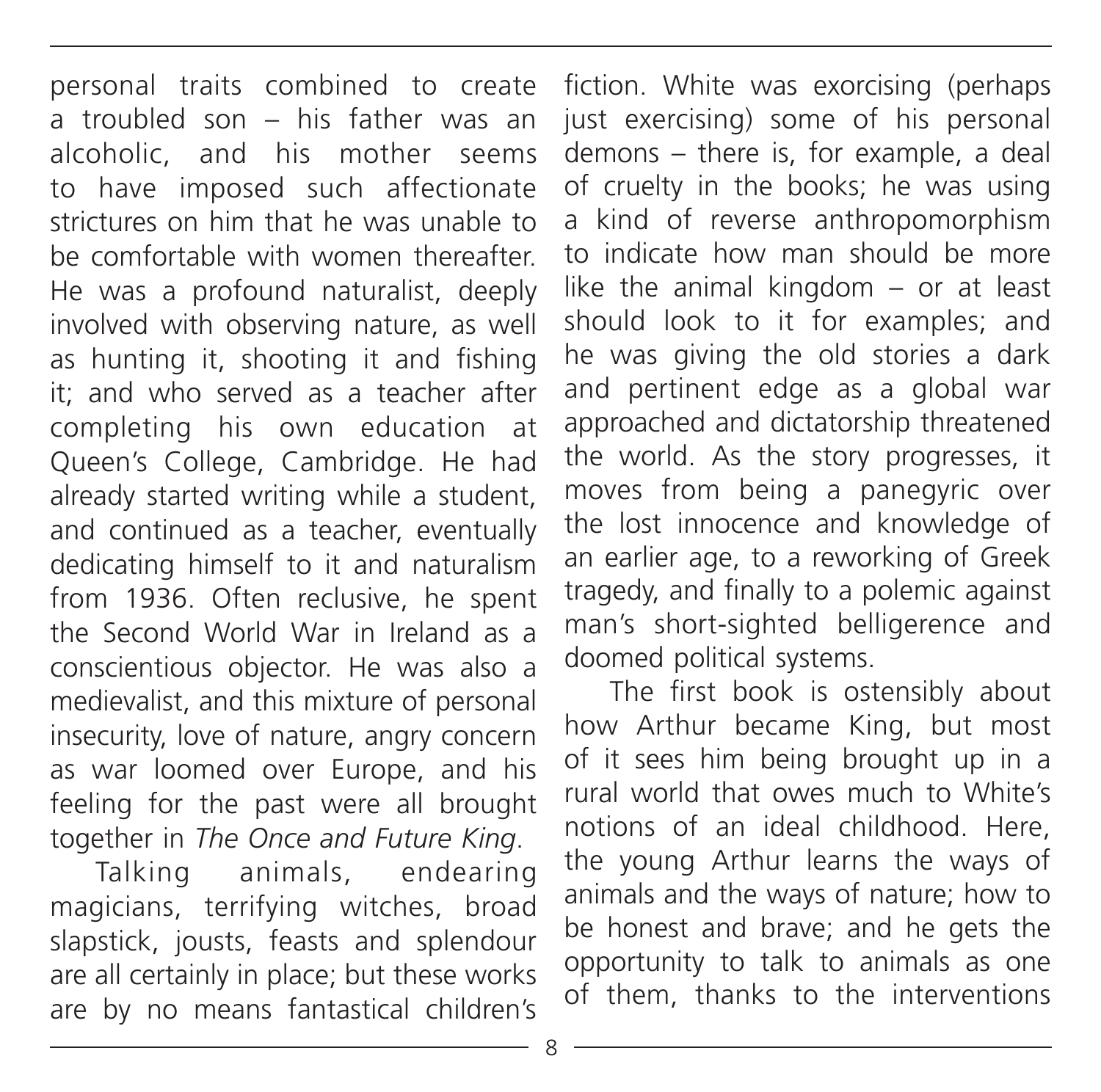of his tutor, the magician Merlyn. The second develops Merlyn's teachings on the issue of Might vs. Right, and sees the invention of the Round Table; but also introduces the theme of the sins of the fathers being visited on their sons. Arthur's birth was the result of vicious and tragic circumstances, and he himself has unwittingly committed incest. The third book is about Lancelot and Guenever – their love for each other despite Lancelot's unattractiveness, Lancelot's attempts to prove himself in the quest for the Holy Grail, and the earliest warnings of the destruction of what Arthur has created. The fourth sees the climax of these various plotlines, as Arthur's incestuous sin comes to haunt him and his court, and in the process threatens not just the end of his reign, but also the essence of what he and his knights had been striving for – a peaceful nation where justice was valued above force, where the spirit was fed as well as the body, and where Man recognised his place in the natural world, and treated it accordingly. The fifth book is a kind of anti-war dream

sequence (though Merlyn would dispute that) in which Arthur is harangued by his old tutor about the gross failings of humanity, and given a chance to examine different political systems in the thin disguise of observing ants and geese.

White was not just offering a reworking of the Arthurian legend. He clearly had his own deeply personal, as well as broadly social and political, issues to place in the context of a lost world of grace and humanity. What gives these books such depth, however, is not just the plot or the underlying implications of the storylines (strong as they all are); nor is it their place in epic, fantasy or Arthurian legend. It is partly the characters – honest, steadfast Arthur; passionate, self-hating Lancelot; cold, driven Mordred; the outstanding Merlyn, absent-minded, humane and fallible, but always invaluably putting things into perspective. It is partly of course the imaginative strength of the author, bringing such worlds as medieval tournaments, ants' nests, court life, boar hunts or battlefields alive with vivid detail.

q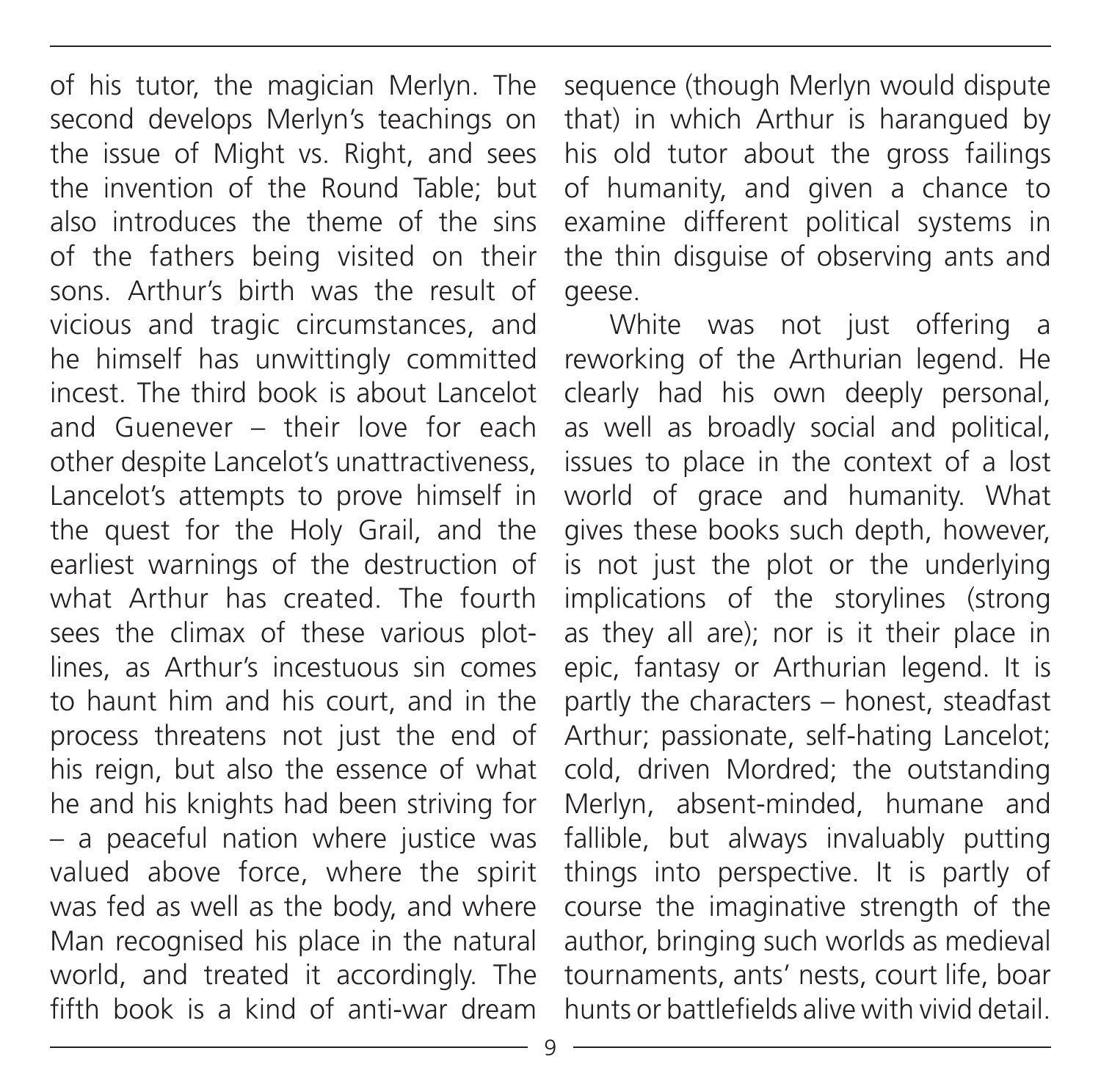It is partly, too, the unashamed brio with which White describes the food of the time, or the intimate features of feathers of a particular bird, or the slightest aspect of hunting, heraldry or armour; or his unapologetic use of terms that were obscure when he wrote them, and have all but disappeared now. White was not condescending to a childish audience, but taking every reader with him into Arthur's more-than-mythical kingdom to see what it stood for, how it failed and what we can still learn from it.

*The Candle in the Wind* was to be the last book in the series, the one where Arthur is forced to face the consequences of his actions through the evil manipulation of his illegitimate and incestuouslyconceived son. Set during the last weeks of his reign, it details the plotting of Arthur's downfall by Mordred, who uses the affair between Lancelot and Guenever, and Arthur's conviction that justice must be even-handed, to bring his father to the point of killing his own wife. It leads to the splintering of the Round Table and civil war, and closes on the eve of the last battle, with the warweary old king telling the story of what he has done to a young Thomas Malory.

But White had more to say, and decided that *The Book of Merlyn* had to be added to explore his convictions that many of the world's problems could be resolved by removing national boundaries. His pacifism was a passionate one, and Merlyn becomes its mouthpiece. Using animals as he had done during Arthur's childhood, Merlyn demonstrates the various ways that man can choose to live, decrying as he does so communism, fascism and aspects of capitalism; and concluding that war is the result of aggressive instincts allied to the existence of States with borders to defend. Arthur is refreshed, almost filled with hope again, by what he hears; and hopes for a truce with Mordred's forces. But so delicate is the situation that the slightest misunderstanding could lead to an end of it all.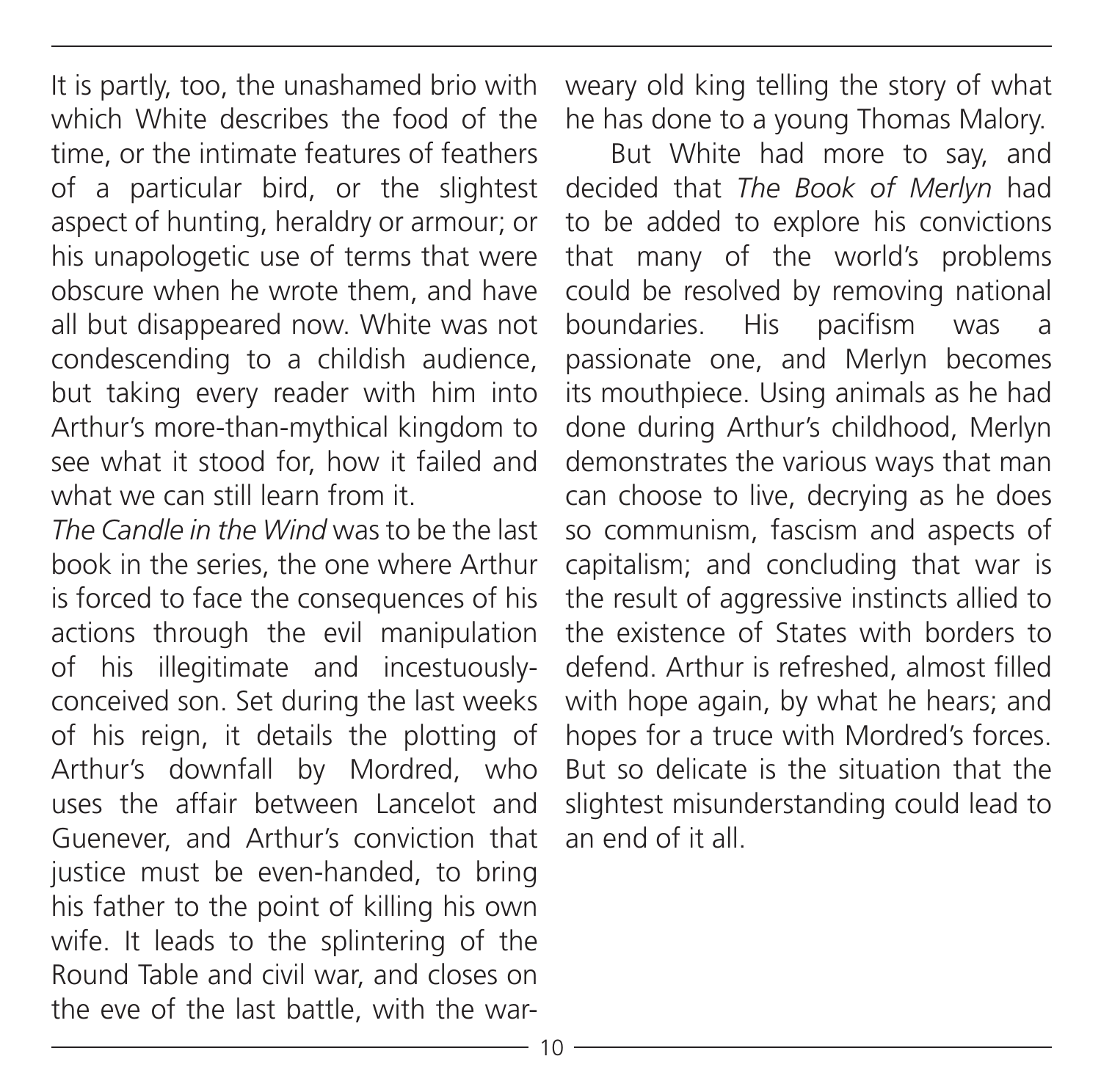#### **A note on the text**

This version of *The Once and Future King* comprises all five of T. H. White's Arthurian tales published in three sections (*The Sword in the Stone*; *The Witch in the Wood* and *The Ill-Made Knight;* and *The Candle in the Wind* and *The Book of Merlyn*). The first three books were originally published separately between 1938 and 1940; the fourth was added when the first collected version of the stories – titled *The Once and Future King* – was published 1958. But as White's vision of the broader purpose of the story developed, he wanted to add *The Book of Merlyn* to the collection; and also began making other textual changes. However, he was unable to complete this general revision before his death in 1964. His revisions, in their unfinished state, placed some sections of the final book (*The Book of Merlyn*) into *The Sword in the Stone*, cutting some of the original book to accommodate them. However, these sections were not removed from their original place in *The Book of Merlyn*, and as

a result there was substantial repetition.

In this audiobook version, these repetitions have been removed, and Madam Mim, Galapas the giant, the dream of the trees and the dream of the rocks have been reinstated; but Arthur's first meeting with Morgan le Fay (which White introduced to replace a sequence about meeting cannibals) has been kept. This allows *The Book of Merlyn* to have its full weight in the collection; it maintains some of the most memorable and endearing characters from the original first book (*The Sword in the Stone*), but at the same time allows a major character to make her appearance in an earlier section of the book, and thus prefigure her later role.

#### **Notes written by Roy McMillan**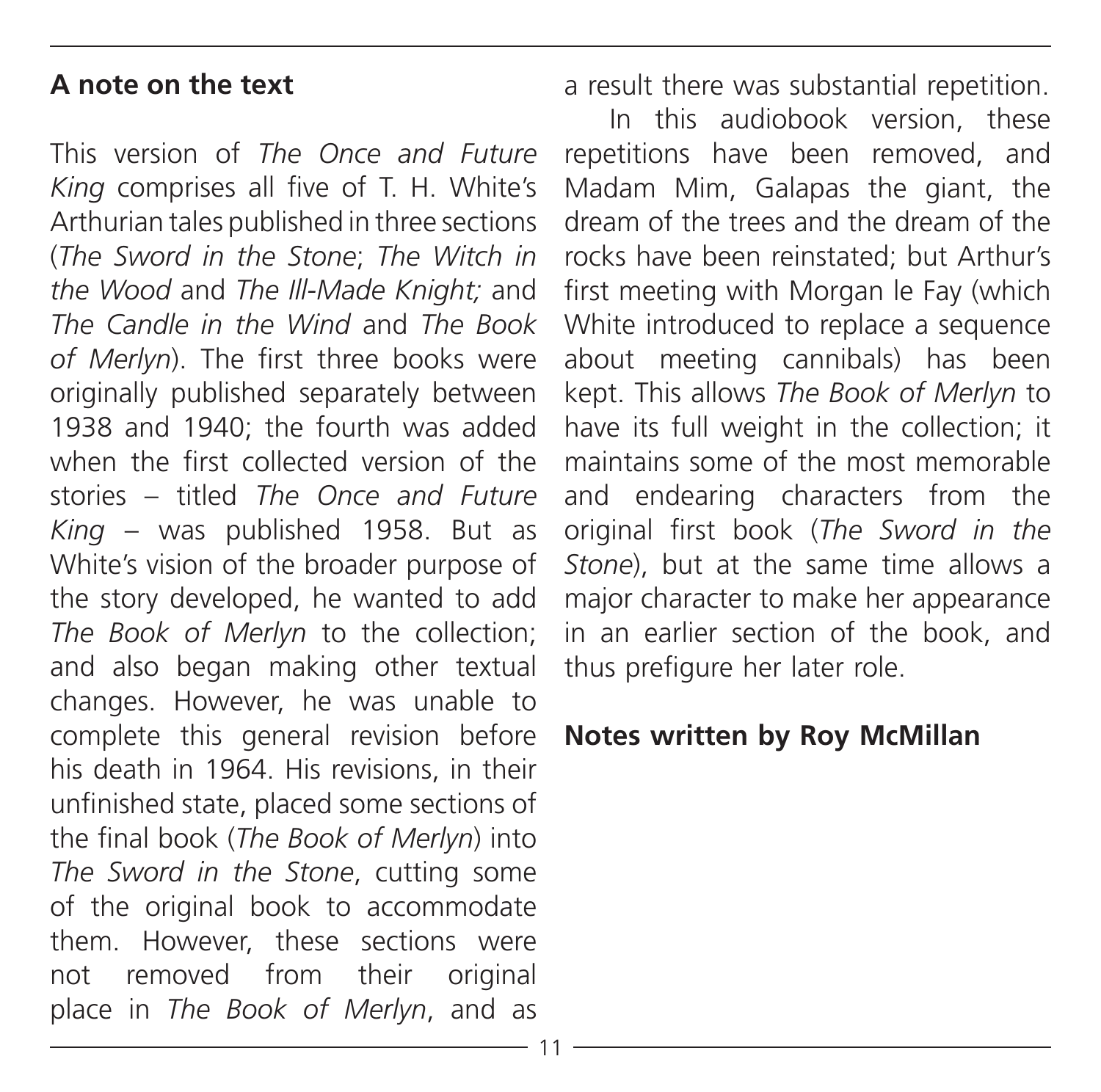

**Neville Jason** trained at RADA where he was awarded the Diction Prize by Sir John Gielgud. He has worked with the English Stage Co., the Old Vic Company and the RSC as well as in films, TV and musicals. He is frequently heard on radio. As well as *Remembrance of Things Past*, he also reads Tolstoy's *War and Peace*, *The Life and Works of Marcel Proust*, *Far from The Madding Crowd*, *Decline and Fall of the Roman Empire* and Swift's *Gulliver's Travels* and has read the part of Antonio in *The Tempest* for Naxos AudioBooks.

Cover picture: Carrick, The Death of King Arthur (1862) Courtesy AKG Images, London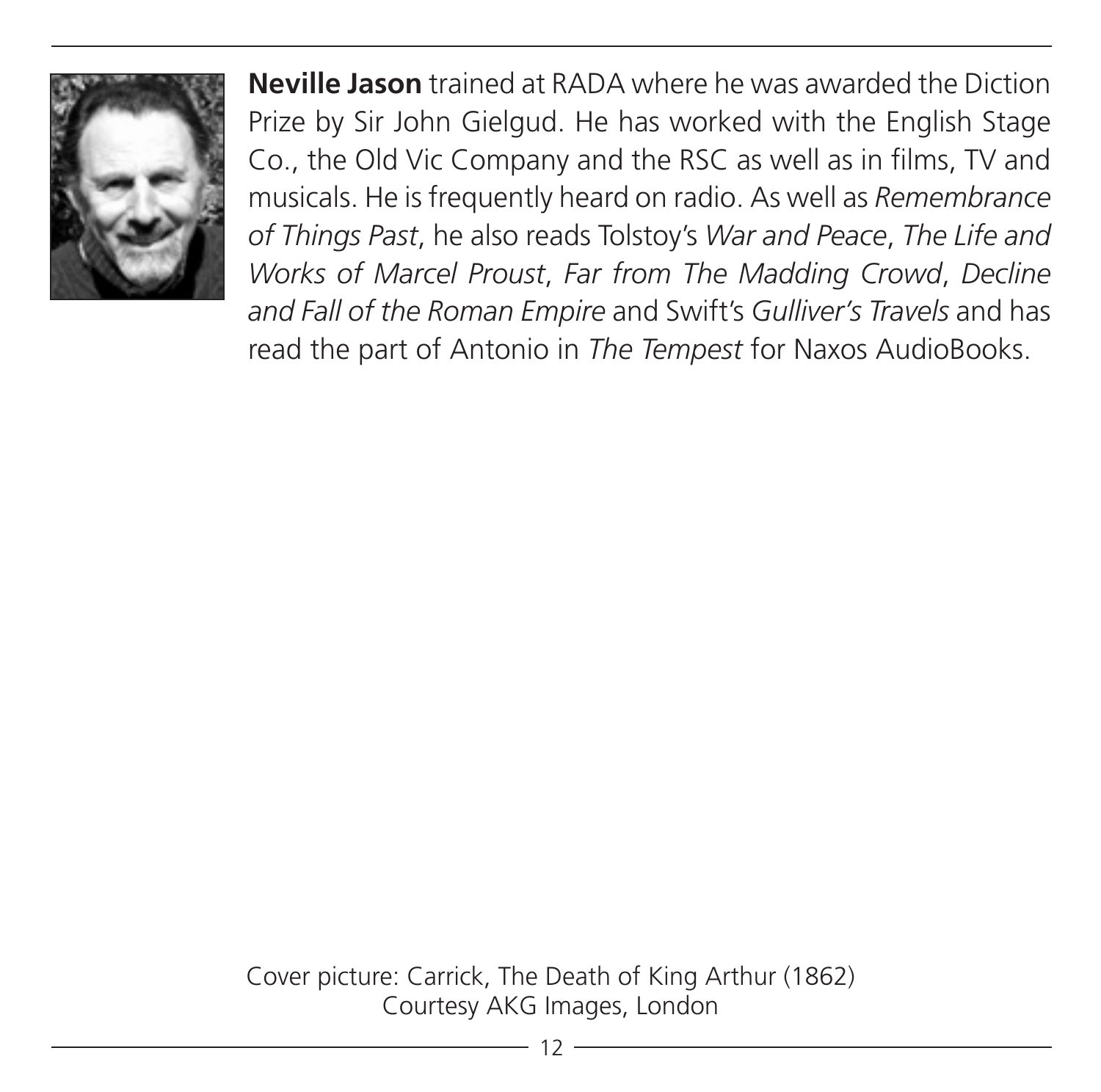## **Other works on Naxos AudioBooks**



**Sword in the Stone** (White) ISBN: 9789626348536 read by Neville Jason



**King Arthur and the Knights of the Round Table** (Flynn) ISBN: 9789626341384 read by Sean Bean



**The Witch in the Wood & the Ill-Made Knight**  (White) ISBN: 9789626348697 read by Neville Jason



**Tales of Irish Myths** (Flynn) ISBN: 9789626342046 read by Dermot Kerrigan and Marcella Riordan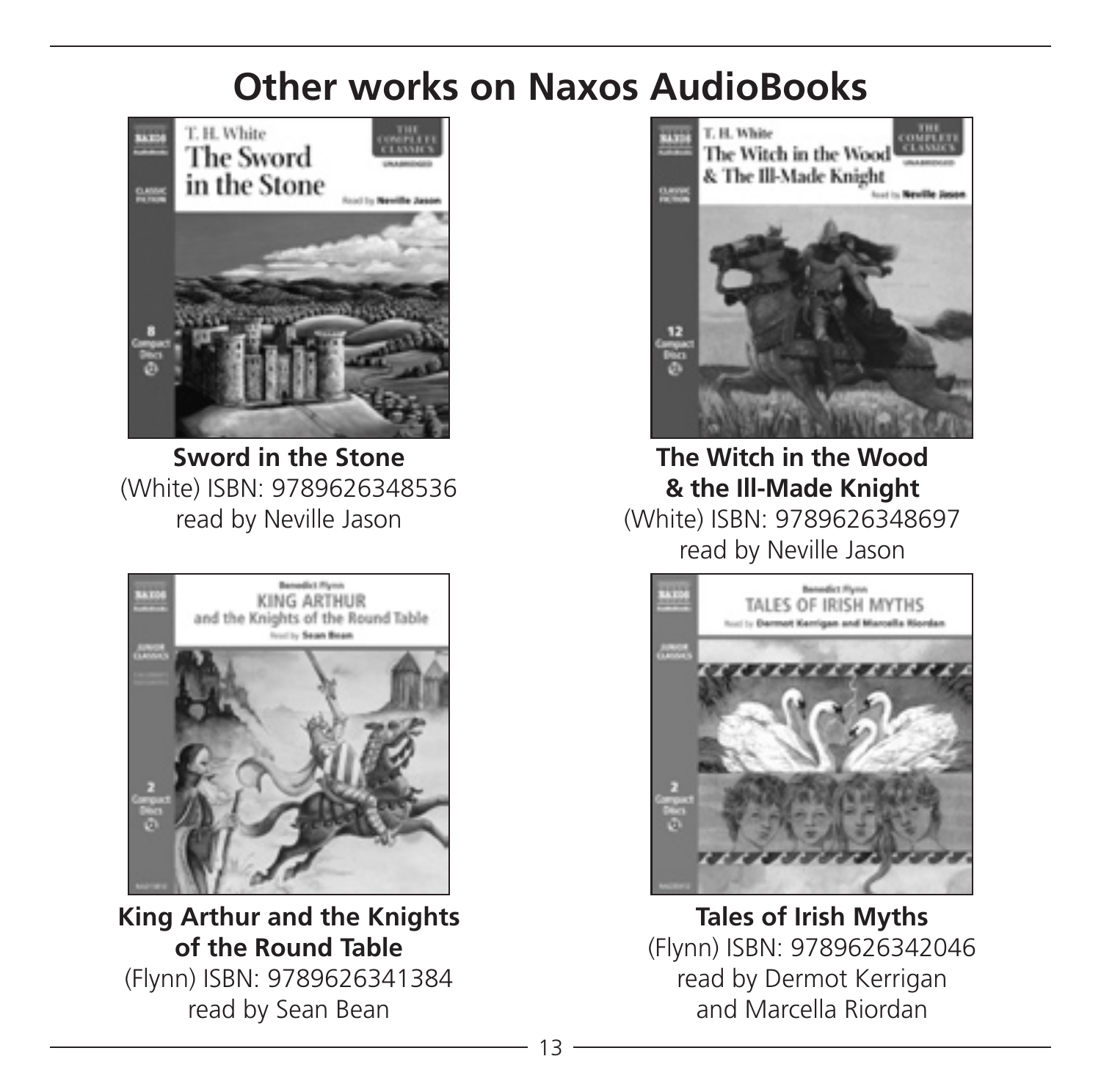## **Other works on Naxos AudioBooks**



**The Enchanted Castle** (Nesbit) ISBN: 9789626348581 read by Joanna Page



**The Weirdstone of Brisingamen** (Garner) ISBN: 9789626343968 read by Philip Madoc



**The Story of the Amulet** (Nesbit) ISBN: 9789626344613 read by Anna Bentinck



**The Moon of Gomrath** (Garner) ISBN: 9789626344705 read by Philip Madoc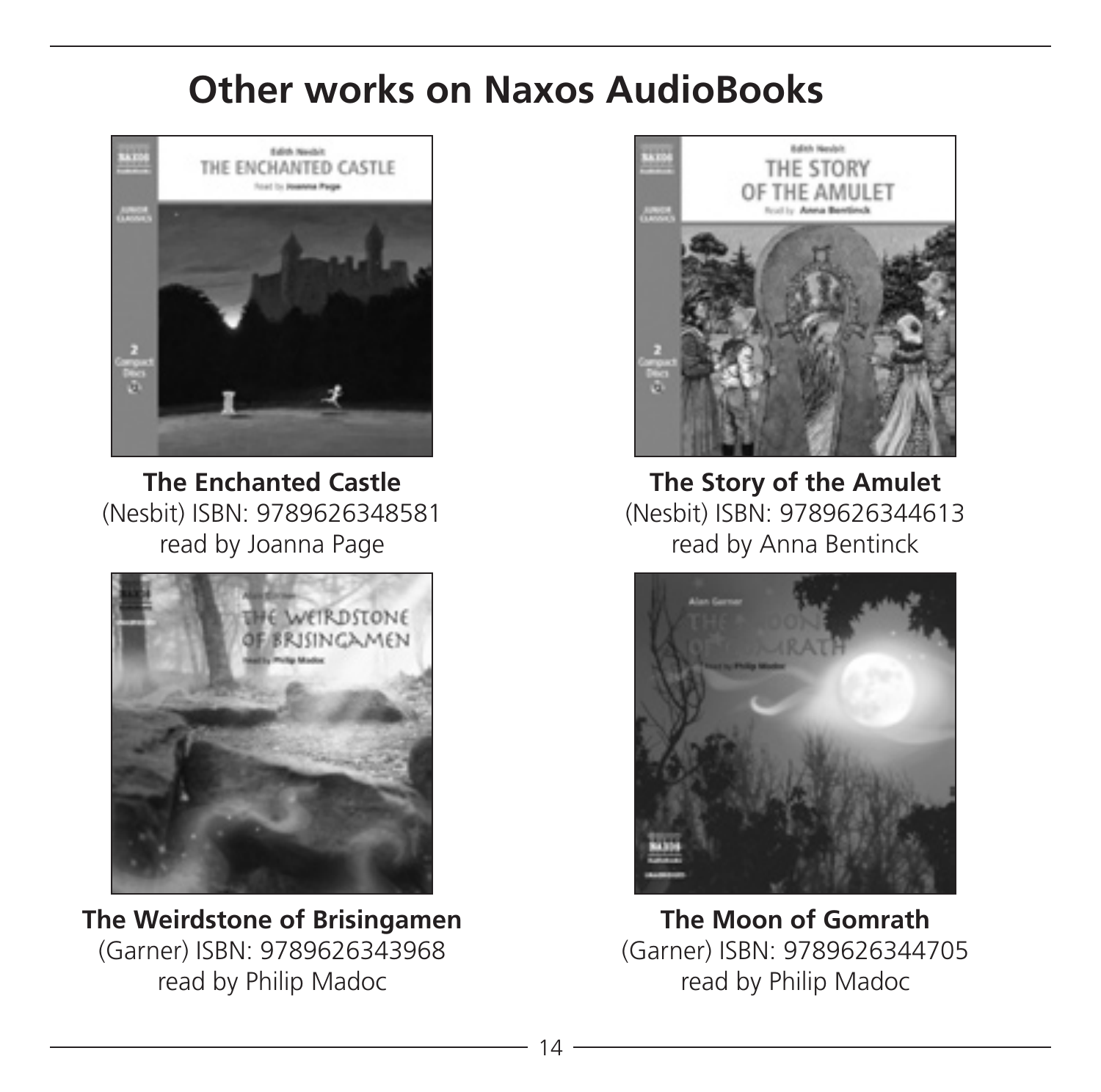# **Other works on Naxos AudioBooks**



**Treasure Island** (Stevenson) ISBN: 9789626344927 read by Jasper Britton



**The Moonlit Road** (various) ISBN: 9789626344941 read by Jonathan Keeble and Clare Anderson with Garrick Hagon and Kate Harper



**Sir Gawain and the Green Knight** ISBN: 9789626348659 read by Jasper Britton



 **Classic Ghost Stories** (various) ISBN: 9789626344590 read by Steven Critchlow